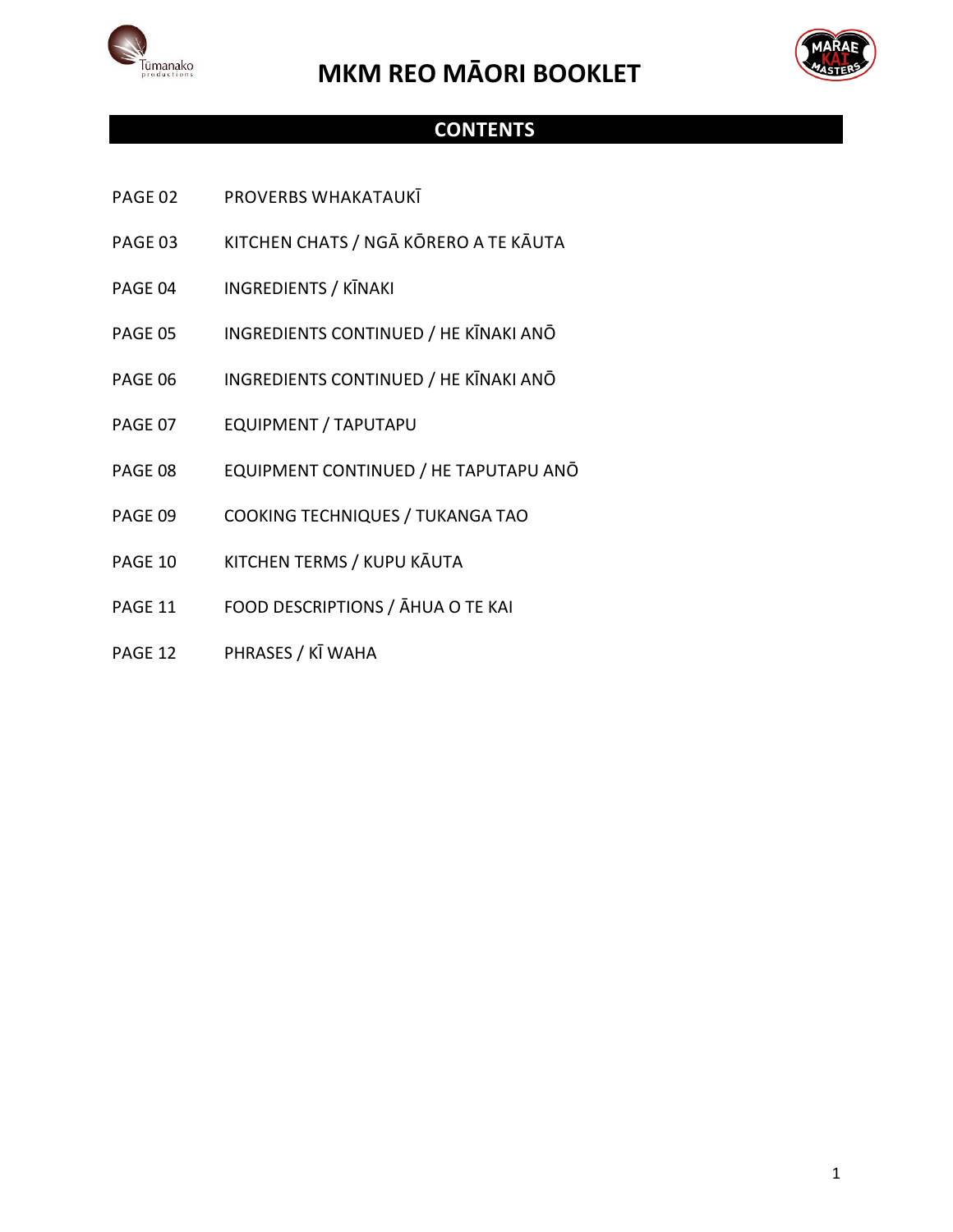



| <b>PROVERBS</b>                                           | <u>WHAKATAUKĪ</u>                                     |
|-----------------------------------------------------------|-------------------------------------------------------|
| Cool, choice!                                             | Tapatapahi ana                                        |
| Awesome                                                   | Ka mau te wehi                                        |
| You really nailed it, you got this                        | Koia kei a koe                                        |
| There's no one else better than you                       | Kāore i kō mai, i kō atu i a koe                      |
| It's like he's a god (he's THE man!)                      | Anō nei he (noun) eg. Anō nei he atua                 |
| Hardworking, industrious, an old hand                     | Ringa raupā                                           |
| Excitement (sound)                                        | Wiiiiiiii                                             |
| My nose is succumbing                                     | Ka warea taku ihu e te kakara o te kai                |
| I'm salivating like a lion to that yummy<br>smell         | Mōwaiwai ana taku waha, anō nei he raiona             |
| Man, they are the bees knees                              | Kei runga noa atu rātou                               |
| That's insightful, innovative (awesome)                   | Haramai tētahi āhua                                   |
| I'm satisfied, satiated                                   | Kua pūnaunau ahau                                     |
| Full as a bull                                            | Kua pī te tero                                        |
| Secret weapon, x-factor                                   | Te/ngā toki huna/kura huna                            |
| Off like a bat outta hell, speed gonzales                 | Parahutihuti ana te haere                             |
| Trial and tribulation, learning through their<br>mistakes | Mā te hē ka tika                                      |
| Bummer, down and out                                      | Kei raro e putu ana                                   |
| Bummer, how sad, sorry bout it                            | Ka aroha                                              |
| Nek minnit                                                | Mea rawa ake                                          |
| Going from bad to worse                                   | Nāwai ka hē, kātahi ka hē kē atu                      |
| Something is afoot, something's going<br>down             | He raru/mate/whawhai kei te haere                     |
| They're floundering/struggling                            | Kei te mānu noa rātou                                 |
| They're REALLY struggling                                 | Kei te tino mate/raru/toremi                          |
| What use will that do, what will that                     | Mā te aha i tēnā                                      |
| achieve?                                                  |                                                       |
| Seek guidance from both young and old,                    | Mā te tuakana e tōtika te teina, mā te teina e        |
| the two will balance each other out                       | tōtika te tuakana                                     |
| Team A is in front of Team B                              | Kei mua a <group>, kei muri a <group></group></group> |
| How creative, tō koretake - you suck/you're               | Tō (māori adjective) eg. tō waihanga                  |
| useless                                                   |                                                       |
| Is that the time!                                         | Ira te wā!                                            |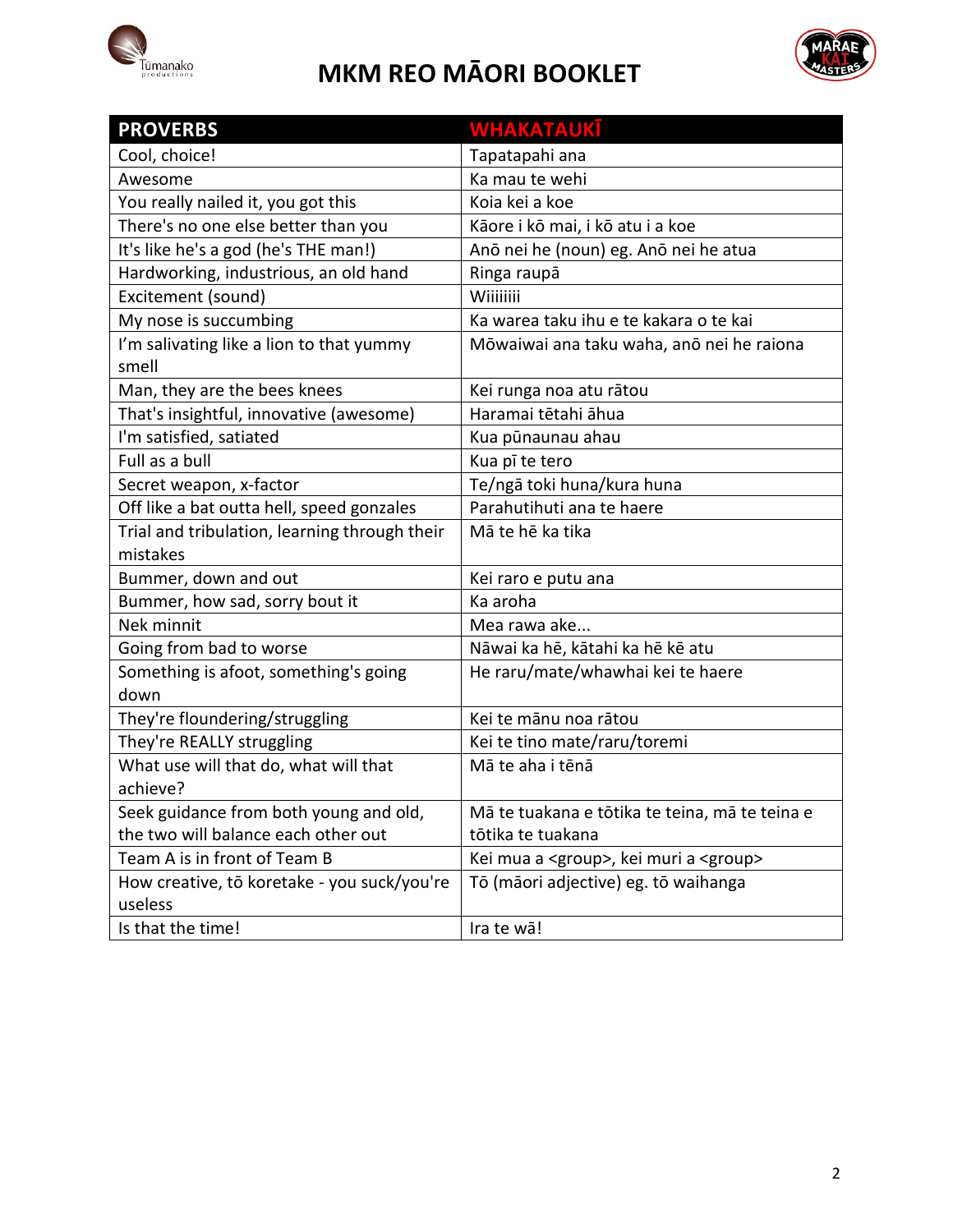



| <b>KITCHEN CHATS</b>                                              | NGĀ KŌRERO A TE KĀUTA                                            |
|-------------------------------------------------------------------|------------------------------------------------------------------|
| How's it going?                                                   | Kei te pēhea te haere/mahi?                                      |
| What are you cooking?                                             | He aha ngā kai kei te tunua/e tunua ana e<br>koe/koutou?         |
| Have you tasted it?                                               | Kua whakamātauria e koe?                                         |
| Will you get it done in time?                                     | Ka oti/tutuki rānei i a koe i te wā kua tohua?                   |
| Have you made this before?                                        | Kua mahia tēnei e koe i mua rā? OR He tuatahi<br>tēnei ki a koe? |
| May I taste it?                                                   | Māku e whakamātau?                                               |
| Hurry up                                                          | Kia tere, kia kamakama, kia horo!                                |
| Come on guys, get moving!                                         | Kia kaha koutou/e hoa mā, e koke, hukea!                         |
| Good luck                                                         | Kia angitu! OR Kia niwha!                                        |
| I look forward to seeing how it ends up                           | Kia manawanui mai ahau/tātou ki te hua ka<br>puta                |
| Wow that looks interesting                                        | Wauuuu, te hmmm, rerekē hoki o tēnā/tērā                         |
| That's ambitious                                                  | Te hīkaka hoki!                                                  |
| Are you sure thats interesting enough                             | He whakamere rānei tērā/tēnā ki a koe?                           |
| Be careful, that could be a bit bland                             | Kia tūpato, ka āhua mākihakiha tērā/tēnā                         |
| Use every second you have because that time<br>is going to fly by | Whakapaua tika te wā, kāore e kore ka pau.                       |
| Don't be caught with only half a kaimoana<br>platter              | Kia tūpato, kei noho hukihuki tā koutou<br>rīhi/pereti kaimoana  |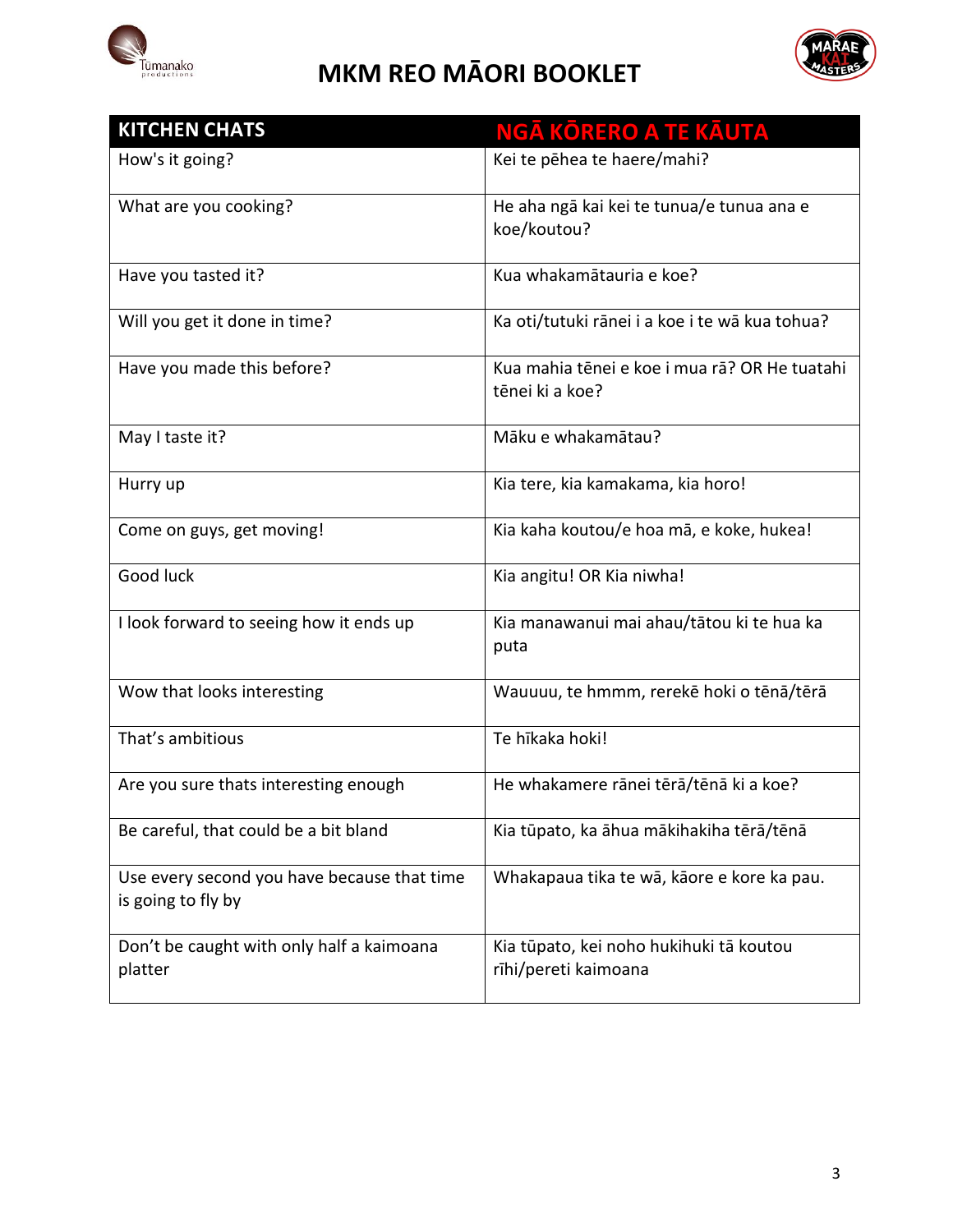



| <b>INGREDIENTS</b>   | <b>KĪNAKI</b>       |
|----------------------|---------------------|
| Bacon                | Pēkana              |
|                      |                     |
| <b>Baking Powder</b> | Pēkana Paura        |
| <b>Beef</b>          | Mīti Kau / Pīwhi    |
|                      |                     |
| <b>Broccoli</b>      | Puananī             |
|                      |                     |
| <b>Broth</b>         | Wairenga            |
| Cabbage              | Puka / Kāpeti       |
|                      |                     |
| Carrot               | Uhikaramea / Kāroti |
|                      |                     |
| Cheese               | Tīhi                |
| Chicken              | Heihei / Pīkaokao   |
|                      |                     |
| Cocoa                | Kōkō                |
|                      |                     |
| Coleslaw             | Roi Huamata         |
| Eel                  | Tuna                |
|                      |                     |
| Egg                  | Hua Heihei / Hēki   |
|                      |                     |
| Fish                 | Ika                 |
| Flour                | Parāoa Puehu        |
|                      |                     |
| Fork                 | Tīrou / Paoka       |
|                      |                     |
| Fruit                | Huarākau            |
| Gravy                | Wairaraua           |
|                      |                     |
| Ham                  | Wāmu                |
|                      |                     |
| Herb                 | Otaota              |
| Honey                | Miere / Honi        |
|                      |                     |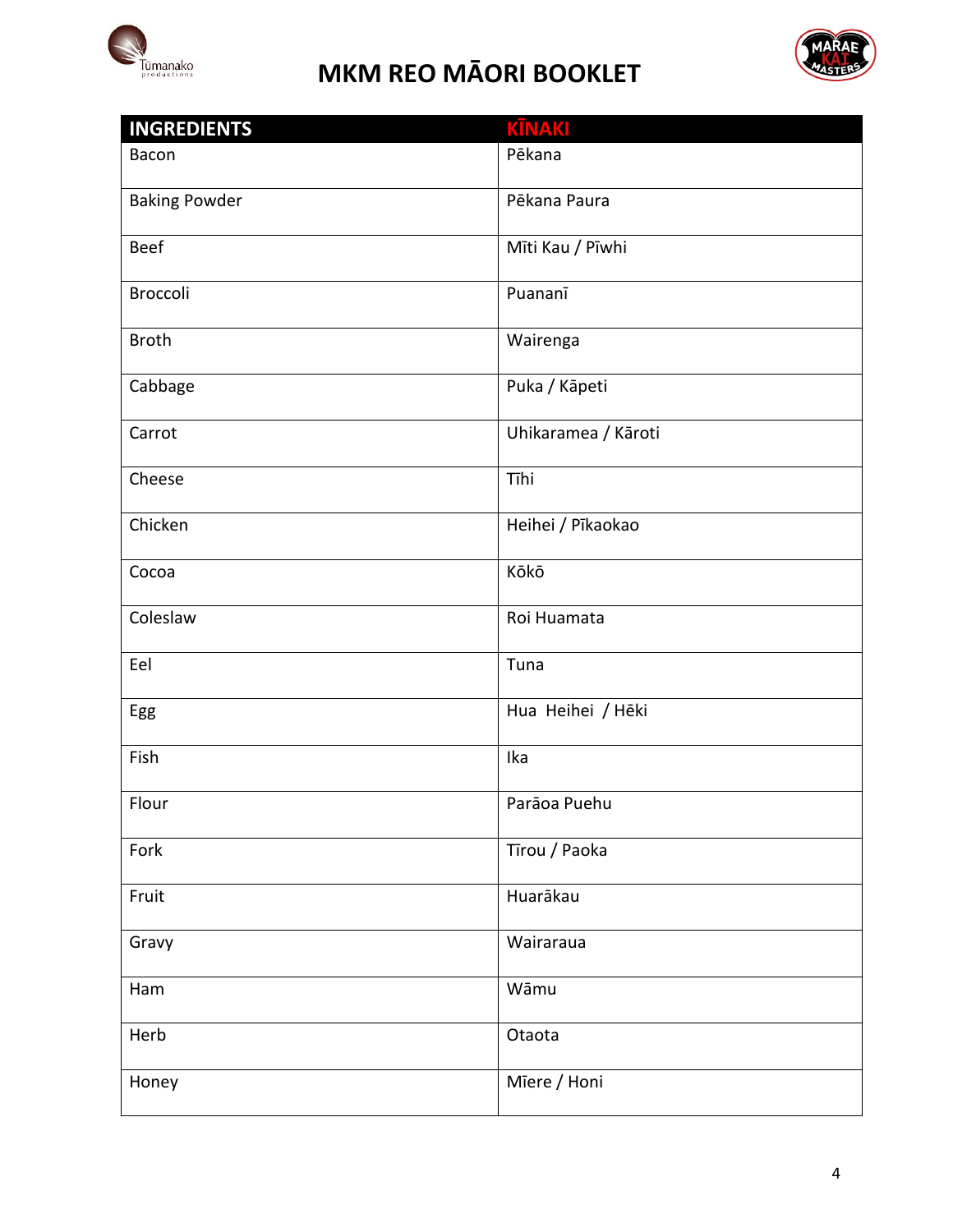



| <b>INGREDIENTS continued</b> | <b>HE KĪNAKI ANŌ</b> |
|------------------------------|----------------------|
| Icing                        | Pani Reka            |
| Icing Sugar                  | Huka Puehu           |
| Knife                        | Ripi / Naihi         |
| Lamb                         | Reme                 |
| Lettuce                      | Rētihi               |
| Mayonnaise                   | Wairanu Huamata      |
| Meat                         | Mīti                 |
| Milk                         | Miraka / Waiū        |
| Mince                        | Nakunaku             |
| Mussel                       | Kūtai                |
| Onion                        | Aniana / Riki        |
| Oyster                       | Tio                  |
| Pasta                        | Parāoa Rimurapa      |
| Pepper                       | Pepa                 |
| Pork                         | Mīti Poaka           |
| Poultry                      | Whānau Heihei        |
| Pumpkin                      | Paukena              |
| Rice                         | Raihi                |
| Salad                        | Huamata              |
| Salt                         | Tote                 |
| Sauce                        | Wairanu              |
| Shellfish                    | Mātaitai             |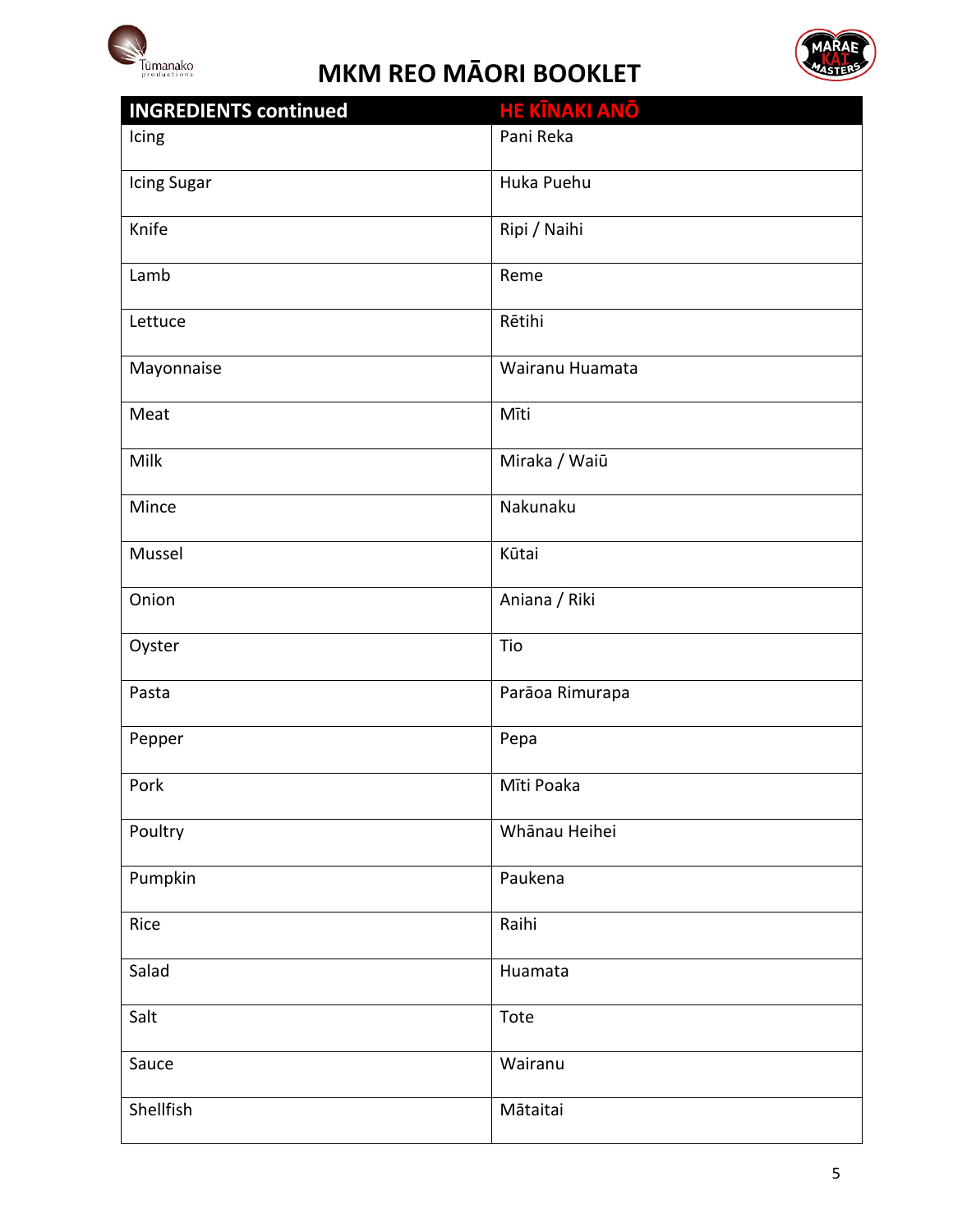



| <b>INGREDIENTS continued</b> | <b>HE KĪNAKI ANŌ</b> |
|------------------------------|----------------------|
| Soup                         | Hupa                 |
| Spice                        | Rau Kikini           |
| Spinach                      | Rengamutu            |
| Spoon                        | Koko / Pune          |
| Stew                         | Tatao                |
| <b>Stock</b>                 | Tōki                 |
| Sugar                        | Huka                 |
| Vegetable                    | Huawhenua            |
| Venison                      | Mīti Tia             |
| Yoghurt                      | Miraka Tepe          |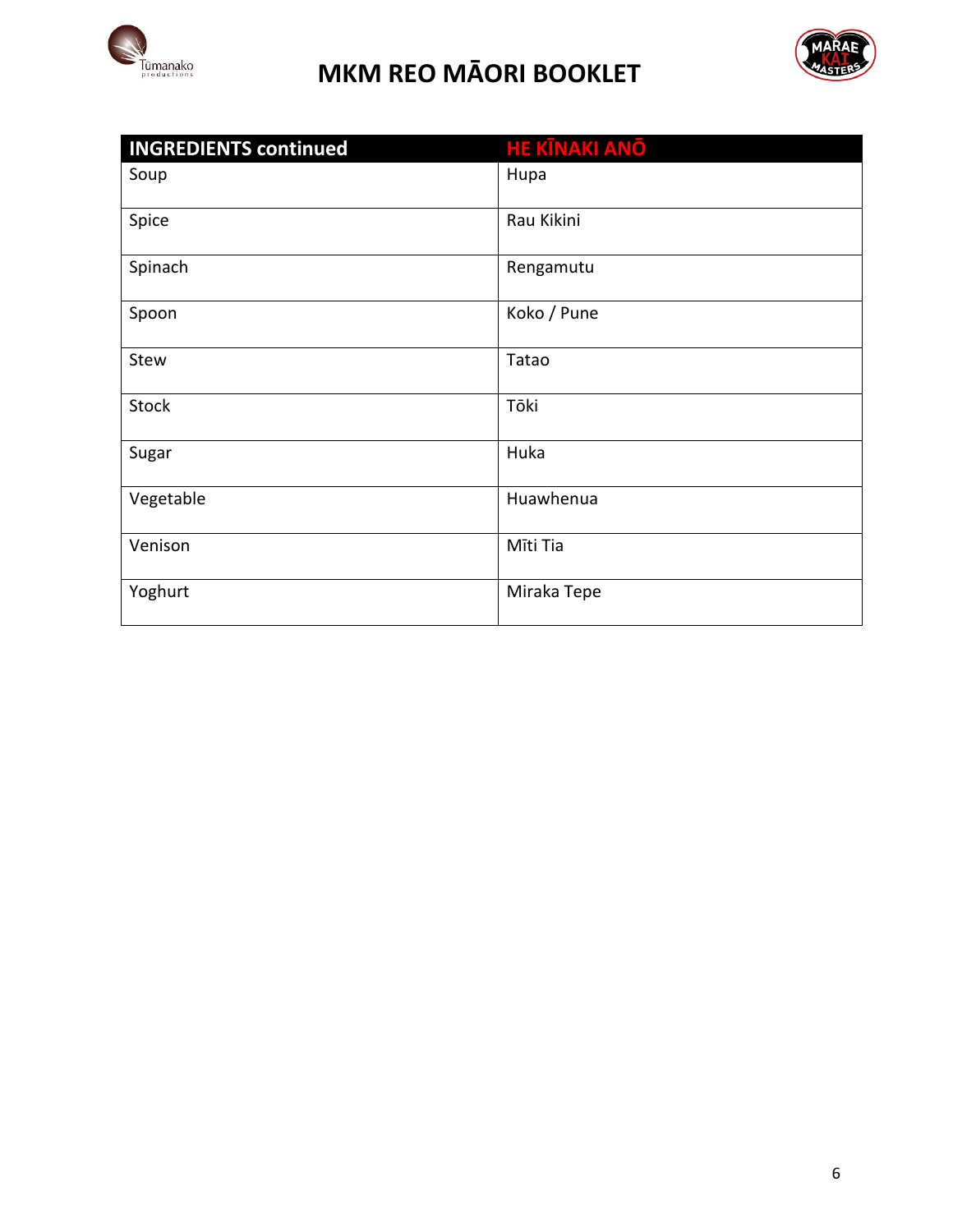



| <b>EQUIPMENT</b>      | <b>TAPUTAPU</b>     |
|-----------------------|---------------------|
| Barbeque              | Hūhunu              |
| Blender               | Whakahanumi         |
| <b>Bratt Pan</b>      | Parai Matatini      |
| <b>Breadknife</b>     | Ripi Parāoa         |
| <b>Chopping Board</b> | Papa Hahau          |
| Cleaver               | Ripi Hahau          |
| Dishwasher            | Pūrere Horoi Maitai |
| Fork                  | Paoka               |
| Freezer               | Whakatio            |
| Fridge                | Whakamātao          |
| Frying Pan            | Parai               |
| Gas Hob               | Mura Kapuni         |
| Gloves                | Kahuringa           |
| Knife                 | ripi / naihi        |
| Ladle                 | Kōtutu              |
| Marquee (Tent)        | Atorua              |
| Oven                  | Ōmu                 |
| Paring Knife          | Ripi Tārai          |
| Plastic Wrap          | Takai Kirihou       |
| Pot                   | Kōhua               |
| Serviette             | Parehūhare          |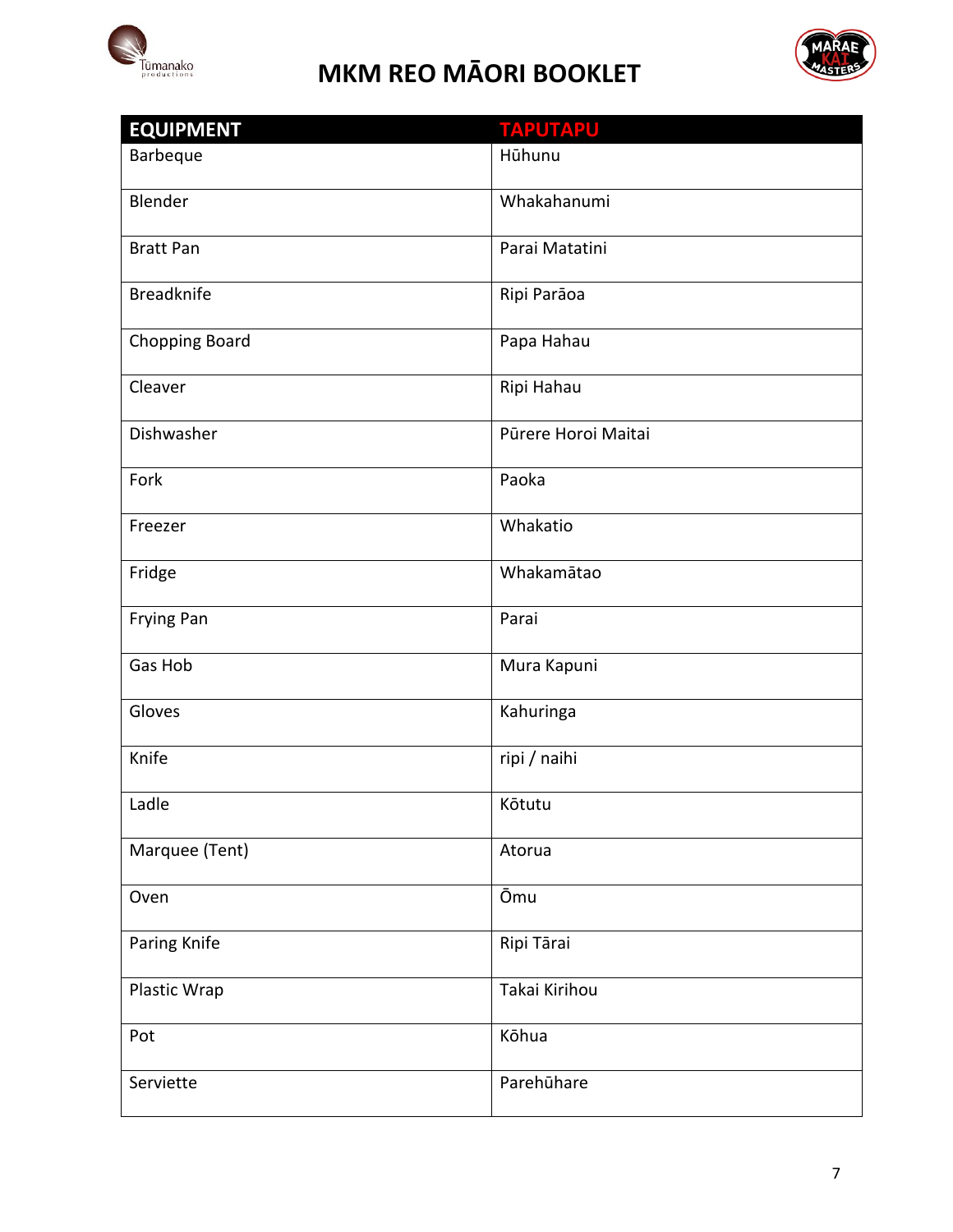



| <b>EQUIPMENT CONTINUED</b> | <b>HE TAPUTAPU ANO</b> |
|----------------------------|------------------------|
| <b>Serving Platter</b>     | Paepae Mahora          |
|                            |                        |
| Sharp Knife                | Ripi Matua             |
| Spoon                      | Koko                   |
| <b>Table Cloth</b>         | Takapapa               |
| <b>Tea Towel</b>           | Tītaora                |
| <b>Tongs</b>               | Pīnohi                 |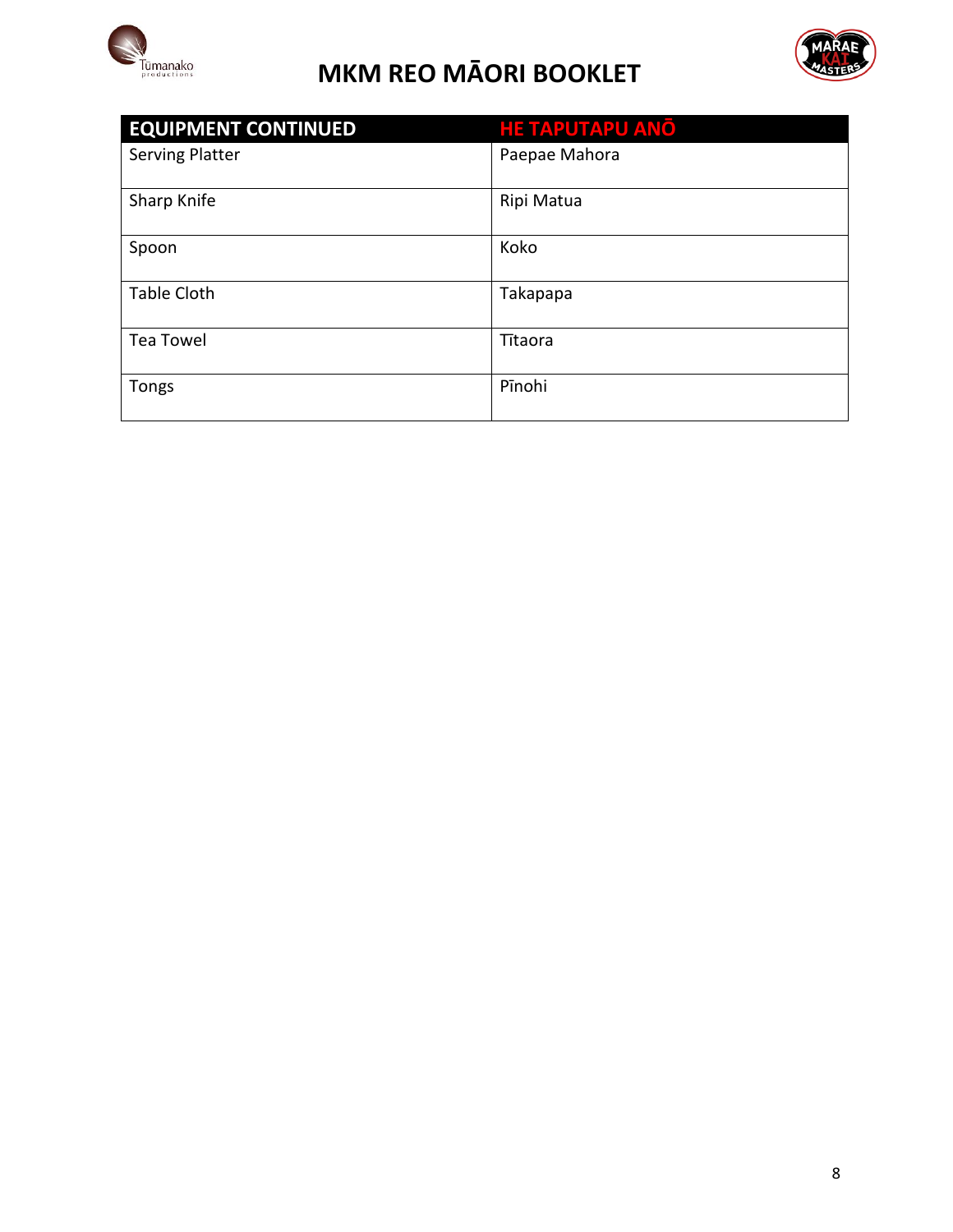



| <b>COOKING TECHNIQUES</b> | <b>TUKANGA TAO</b>                              |
|---------------------------|-------------------------------------------------|
| <b>Bake</b>               | Tunu-a                                          |
| Boil                      | Kōhua-ngia                                      |
| Chill                     | Whakamātao -hia                                 |
| Cook                      | Tao-hia / Tunu-a                                |
| Cut                       | Kotikoti-a                                      |
| Dry                       | Whakamaroke -hia                                |
| Fillet (A Fish)           | Hōripi -a                                       |
| <b>Fold Carefully</b>     | Āta Pōkai -a                                    |
| Freeze                    | Whakatio -ngia                                  |
| Fry                       | Parai-ngia                                      |
| Grill                     | Rorerore-a                                      |
| Marinate                  | Whakamara -niga                                 |
| Mix                       | Hanumi-a                                        |
| Peel                      | Waru-a                                          |
| Plate Up (Put On A Plate) | Hora -hia / Whakapaepae -hia / Whakapereti -hia |
| Poach                     | Āta Kōhua -ngia                                 |
| Sauté                     | Parai Poipoi-hia                                |
| Serve                     | Tuari-hia                                       |
| Shuck (Oyster)            | Kōara-ngia                                      |
| Slice                     | Tipi-a                                          |
| Steam                     | Korohū -tia                                     |
| Temperature               | Pāmahana                                        |
| Wash                      | Horoi-a                                         |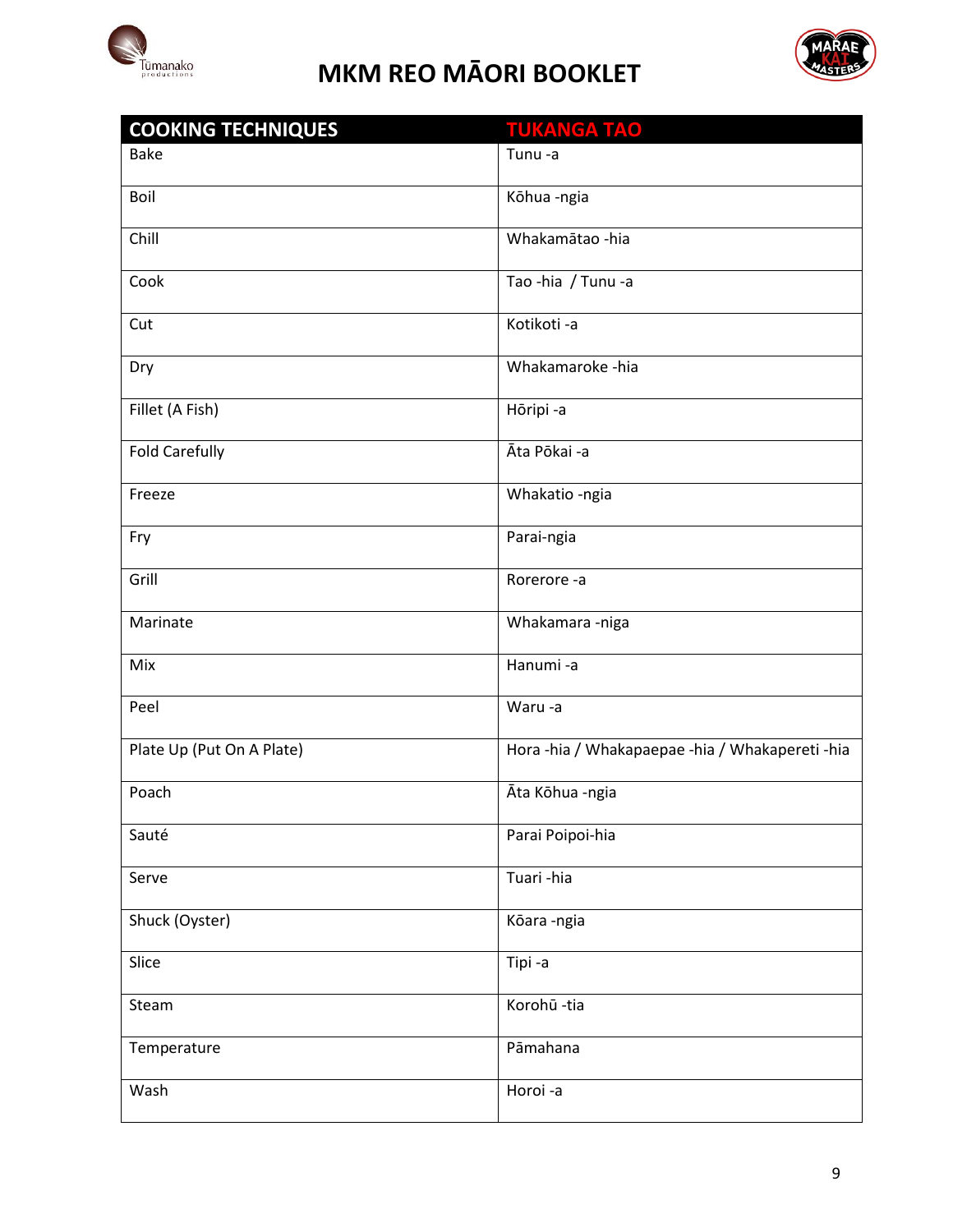



| <b>KITCHEN TERMS</b>                      | <b>KUPU KĀUTA</b>                              |
|-------------------------------------------|------------------------------------------------|
| Be careful                                | Kia tūpato                                     |
| Be quick                                  | Kia horo                                       |
| Canapé (finger food)                      | Kai Timotimo                                   |
| Clean the bench                           | Horoia te raumanga                             |
| <b>Dessert</b>                            | Purini                                         |
| Do you need help?                         | He āhwina māu?                                 |
| Entrée                                    | Kumamatanga                                    |
| Garnish                                   | Kīnaki / Whakarākei                            |
| Have you seasoned it?                     | Kua totehia?                                   |
| Have you washed that?                     | Kua horoia tēnā?                               |
| How is it going?                          | E pēhea ana te haere?                          |
| How long is that going to take?           | E hia te roa o tēnā mahi?                      |
| How Long Till The Deadline (How Long Have | E hia te roa e toe ana? / Ā hea mutu ai tēnei? |
| We Got Left) (when is this due to end?)   |                                                |
| Hurry (more urgent)                       | Kia whitawhita / Kia teretere                  |
| I need some help                          | Homai koa he āwhina                            |
| It needs more flavour                     | Me whakareka ake                               |
| It's time to serve                        | Ko te wā tuari                                 |
| Main                                      | Kai Matua                                      |
| That looks great                          | He āhua reka tēnā                              |
| That smells great                         | He kakara tēnā                                 |
| That tastes great                         | He reka tēnā                                   |
| Wash your hands                           | Horoia ngā ringa / Horoia ō koutou ringa       |
| Who is doing what?                        | Me pēhea te tohatoha mahi?                     |
| Will you finish in time?                  | Ka taea e koe i te wā tika?                    |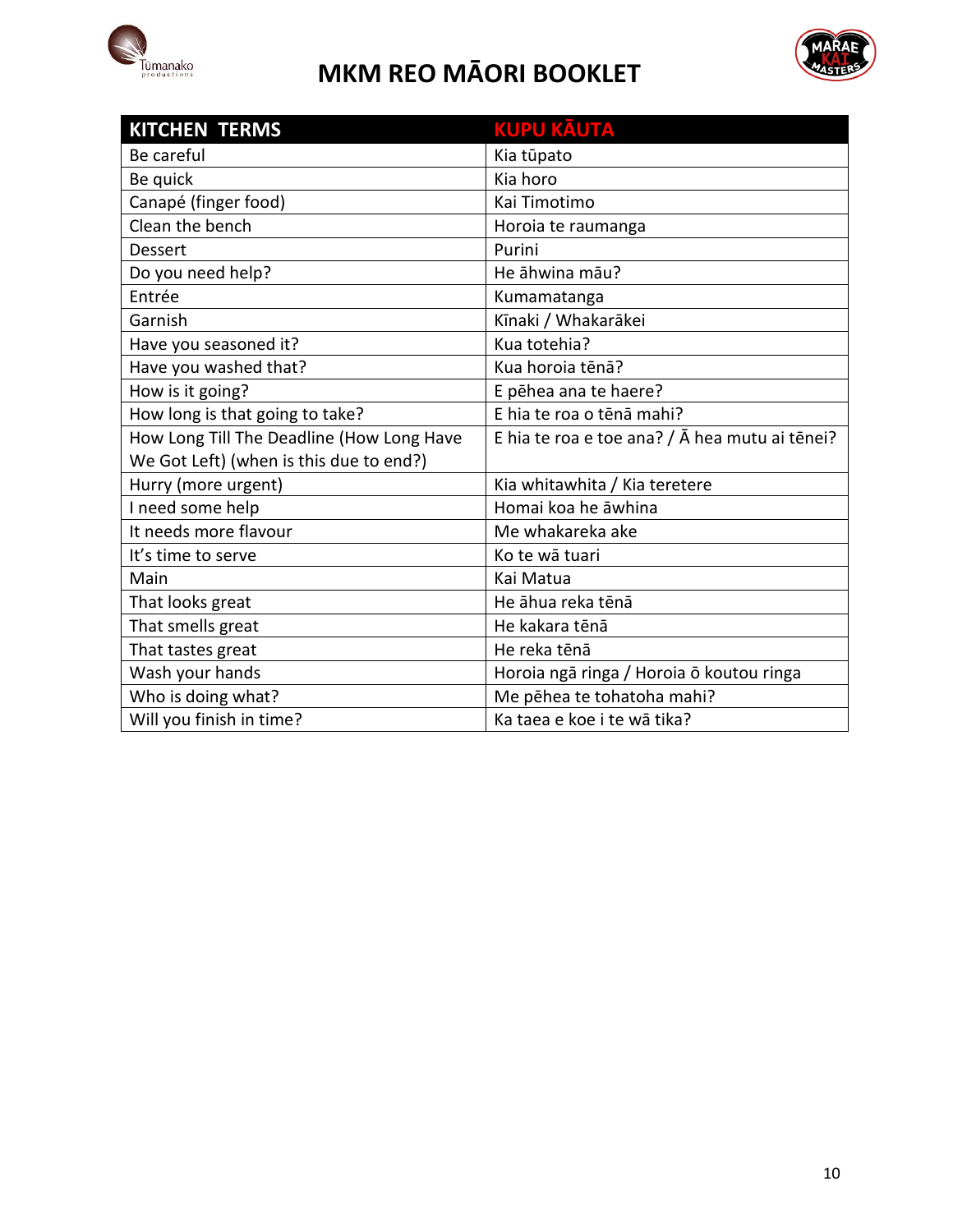



| <b>FOOD DESCRIPTIONS</b>       | <b>ĀHUA O TE KAI</b>       |
|--------------------------------|----------------------------|
| <b>Bitter</b>                  | Kawa                       |
| <b>Bland (Lacking Flavour)</b> | Waimeha / Mākihakiha       |
| <b>Burnt</b>                   | Wera                       |
| Crisp                          | Mato                       |
| Crunchy                        | Pakapaka                   |
| <b>Delicious</b>               | Kakato / Whakawaiwai       |
| Horrible                       | Mōrikarika                 |
| I'm Full (Satisfied)           | Kua ngata te puku/ Kua ea. |
| I'm Hungry                     | Kei te hiakai au           |
| It Looks Beautiful             | He mea whakawaiwai kamo    |
| Lumpy                          | Pukupuku                   |
| Over Cooked                    | Kaimāoa                    |
| Salty                          | Mātaitai / Totetote        |
| Smells Good                    | He kakara pai              |
| Smooth (Silky Texture)         | Māenēne / Maheni           |
| Sour                           | Hīmoemoe                   |
| Spicy                          | Namunamuā                  |
| Sweet                          | Waitī                      |
| Too Dry                        | Raki Rawa                  |
| <b>Too Runny</b>               | Waiwai Tonu                |
| <b>Under Cooked</b>            | Kaimata                    |